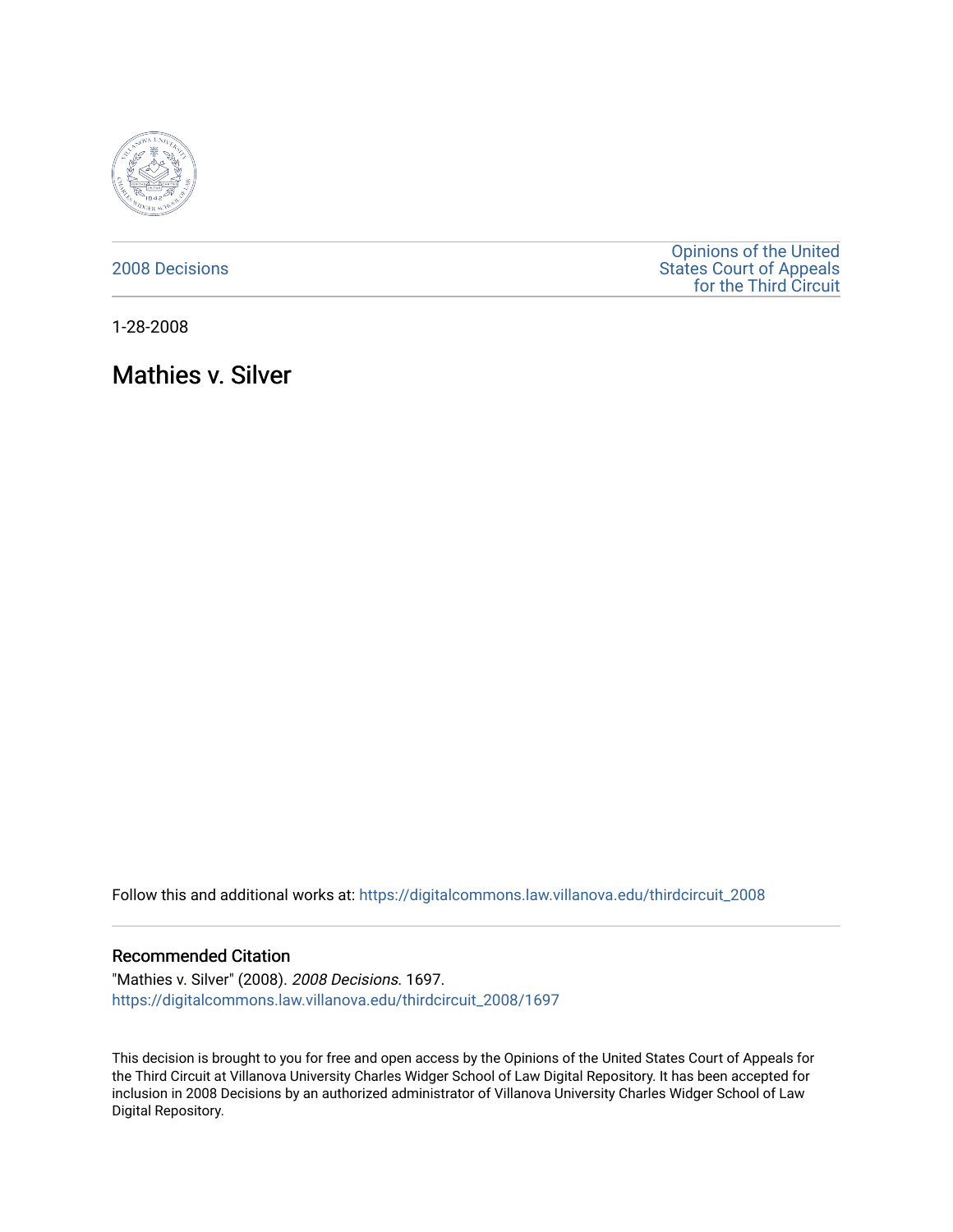#### NOT PRECEDENTIAL

## UNITED STATES COURT OF APPEALS FOR THE THIRD CIRCUIT

Nos. 07-1770 & 07-2403 \_\_\_\_\_\_\_\_\_\_\_

\_\_\_\_\_\_\_\_\_\_\_

STEPHEN MATHIES, Appellant

v.

SETH SILVER; MARIA MARTINEZ

\_\_\_\_\_\_\_\_\_\_\_\_\_\_\_\_\_\_\_\_\_\_\_\_\_

Appeals from the United States District Court for the District of New Jersey (D.C. Civil No. 04-cv-02882) District Judge: Honorable Robert B. Kugler

\_\_\_\_\_\_\_\_\_\_\_\_\_\_\_\_\_\_\_\_\_\_\_\_\_\_

Submitted Pursuant to Third Circuit LAR 34.1(a) January 25, 2008

Before: RENDELL, JORDAN and GARTH, Circuit Judges

(Filed: January 28, 2008) \_\_\_\_\_\_\_\_\_\_\_

# OPINION OF THE COURT \_\_\_\_\_\_\_\_\_\_\_

PER CURIAM

Appellant Stephen Mathies, an inmate at the Federal Correctional Institute in

Fairton, New Jersey, appeals pro se from the District Court's orders dismissing his

complaint filed pursuant to Bivens v. Six Unknown Named Agents of Federal Bureau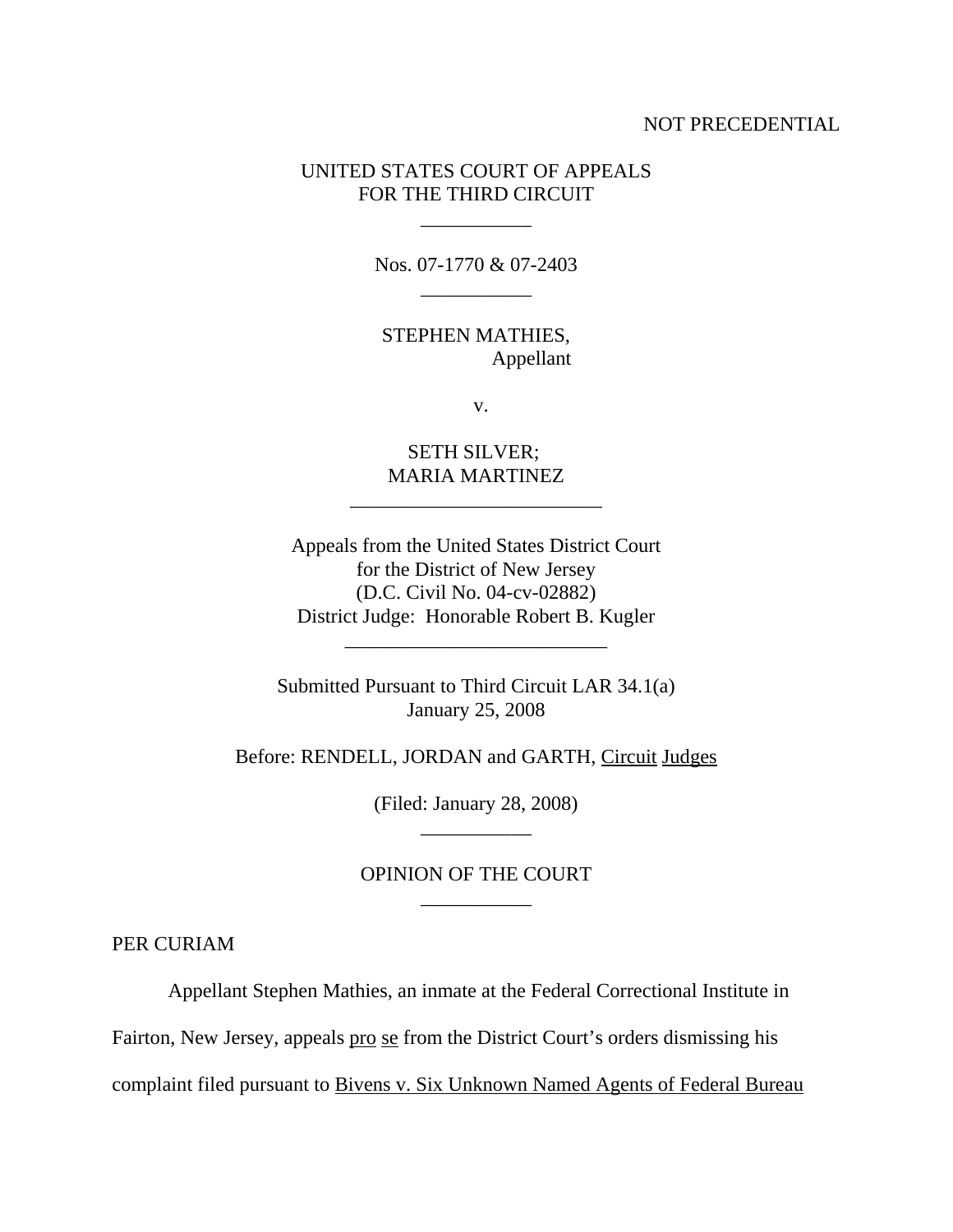Narcotics, 403 U.S. 388 (1971). We will affirm the District Court's order dismissing the complaint against defendant Maria Martinez and will vacate the District Court's order dismissing the complaint against defendant Dr. Seth Silver.

The parties are familiar with the facts and therefore we will only briefly summarize them here. In June 2004, Mathies filed a complaint alleging that, while incarcerated, he underwent surgery to repair a ruptured achilles tendon. Mathies contends that Silver, the orthopedic surgeon who performed the surgery, failed to provide adequate follow-up care and that Martinez, a nurse practitioner at the prison, denied him immediate access to a physician when his wound became infected. In addition to his complaint, Mathies submitted an application to proceed in <u>forma pauperis</u> ("IFP"), but after the District Court ordered that he either submit certain institutional account statements or remit the \$150 filing fee, Mathies paid the filing fee. In September 2006, the Clerk of the Court forwarded blank summonses to Mathies. The District Court subsequently granted Mathies two extensions of time to effectuate service. In the order granting a second extension of time, the District Court informed Mathies of the service requirements of Federal Rule of Civil Procedure 4, specifically noting that (1) Mathies could not effect service upon officers or employees of the United States by certified mail; and (2) the Clerk of the Court must sign the summonses.

In May 2006, Mathies sent a letter to the District Court claiming to have effected service on the defendants and enclosing certified mail receipts addressed to the Attorney General of the United States and the United States Attorney's Office in Camden, New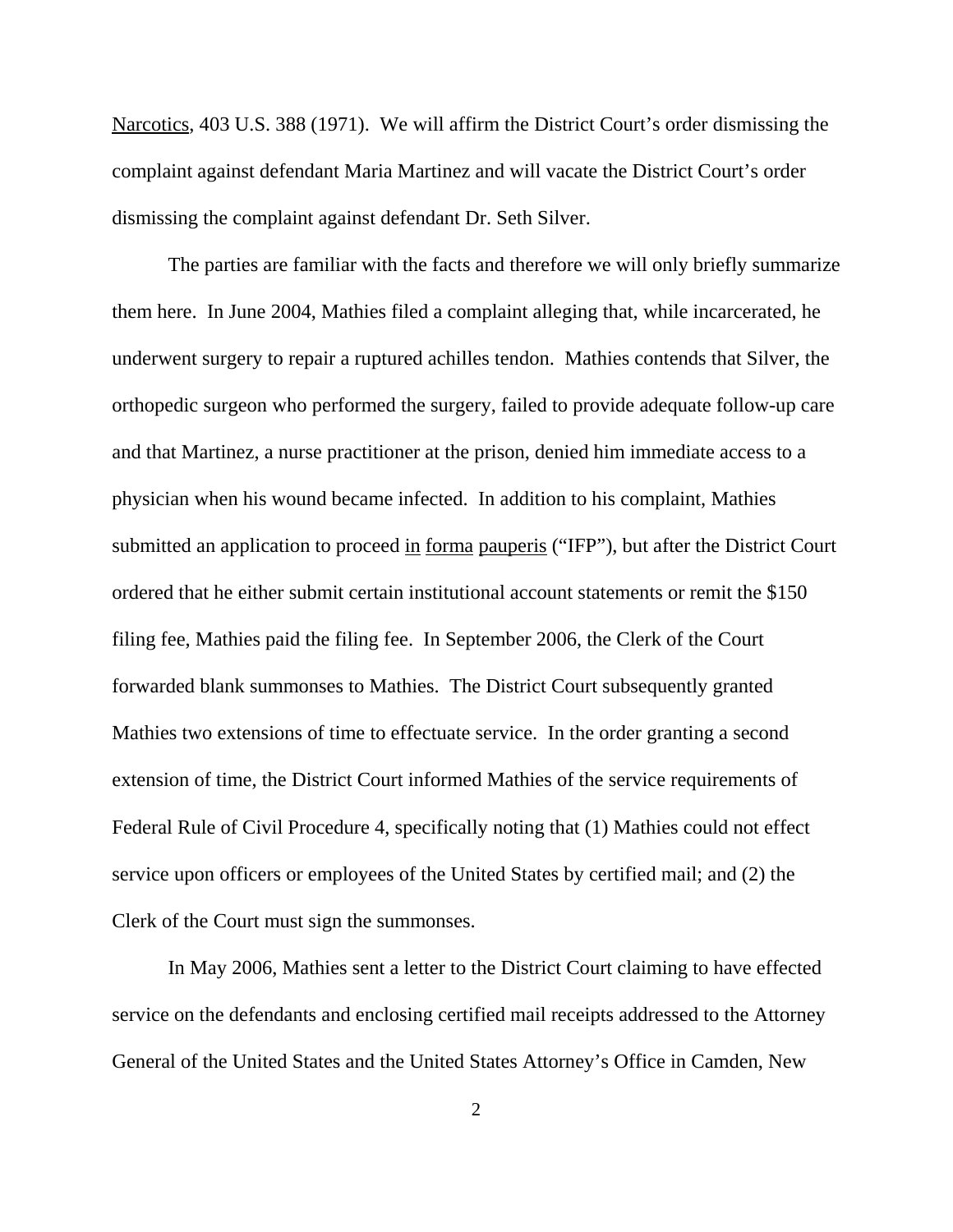Jersey, as well as an unsigned summons addressed to Silver. On June 30, 2006, Martinez moved to dismiss the complaint under Federal Rules of Civil Procedure 4(m), 12(b)(2), and 12(b)(5) because "the Court is without jurisdiction over her person, process has never been issued by the Court, defendant Martinez has never been served with process . . .and the time in which to effect service has expired." The District Court granted Martinez's motion to dismiss pursuant to Rule 4(m), reasoning that Mathies had served Martinez and the United States Attorney with an "incomplete summons," and had failed to show good cause for his failure to effect service. Mathies filed a timely notice of appeal (C.A. No. 07-1770).

Subsequently, pursuant to District of New Jersey Local Civil Rule 41.1(a) (dismissal of inactive cases), a Notice of Call for Dismissal of the complaint against Silver was entered on April 13, 2007, because the case had been pending for more than 120 days without any proceeding taking place thereon. On April 25, 2007, Mathies filed an opposition to the Notice of Call. The District Court then dismissed the case against Silver "without prejudice" on April 27, 2007, noting that "no objection" had been entered "at a call of the calendar."<sup>1</sup> Mathies then filed a second timely notice of appeal (C.A. No. 07-2403). The appeals in C.A. Nos. 07-1770 and 07-2403 have now been consolidated.

We have jurisdiction over this appeal under 28 U.S.C. § 1291. Ordinarily, we exercise plenary review over issues of service under Rule 4 and review decisions about

<sup>&</sup>lt;sup>1</sup> The District Court's dismissal was essentially with prejudice because the statute of limitations appears to have run on Mathies' claims.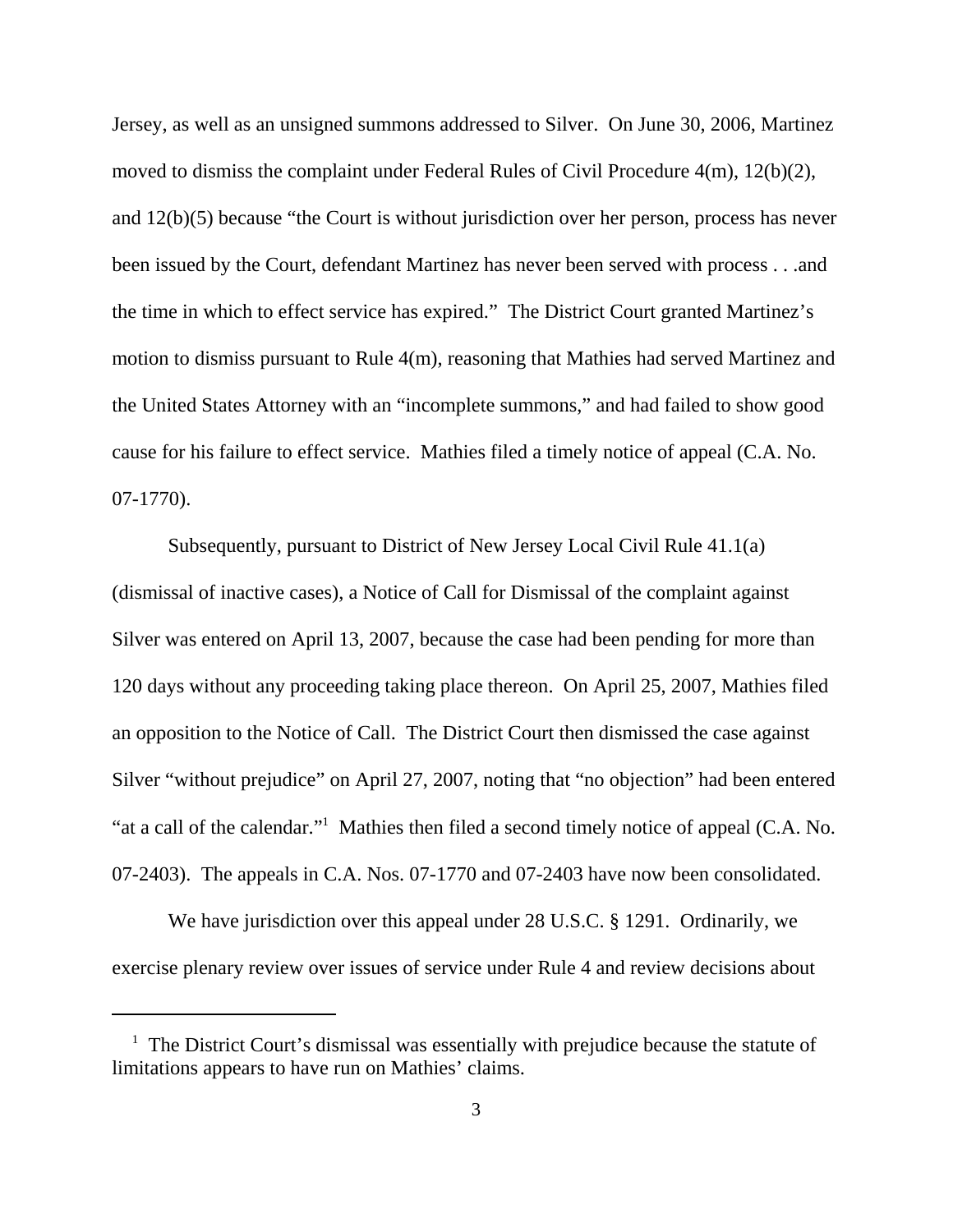whether good cause exists to extend the 120-day service period for abuse of discretion. Ayres v. Jacobs & Crumplar, 99 F.3d 565, 569 n. 4 (3d Cir. 1996) (citations omitted). We exercise plenary review over the question of whether a summons conferred jurisdiction over a defendant. See id. This Court reviews dismissals for failure to prosecute under Rule 41(b) for abuse of discretion. See Adams v. Trustees of New Jersey Brewery Employees' Pension Trust Fund, 29 F.3d 863, 870 (3d Cir. 1994). We can affirm the District Court on any basis supported in the record. See Fairview Twp. v. EPA, 773 F.2d 517, 524 n.15 (3d Cir. 1985).

We will affirm the order of the District Court entered on March 5, 2007, granting Martinez's motion to dismiss. The failure of a plaintiff to obtain valid process from the court to provide it with personal jurisdiction over a defendant in a civil case is fatal to the plaintiff's case. Ayres, 99 F.3d at 569. A summons which is not signed and sealed by the Clerk of the Court does not confer personal jurisdiction over the defendant. Id. Upon proper motion, such a suit should be dismissed under Rule  $12(b)(2)$ . Id. Under such circumstances, "it becomes unnecessary for the district courts to consider such questions as whether service was properly made, or whether an extension to the 120-day service period should be granted under Rule 4(m)." Id. Here, Mathies failed to obtain a signed and sealed summons for Martinez, who moved for dismissal under Rule 12(b)(2). Thus, Mathies' suit against Martinez was properly dismissed. Id.

We will vacate the District Court's order dismissing the suit against Silver for nonprosecution under District of New Jersey Local Civil Rule 41.1(a) (the local rule